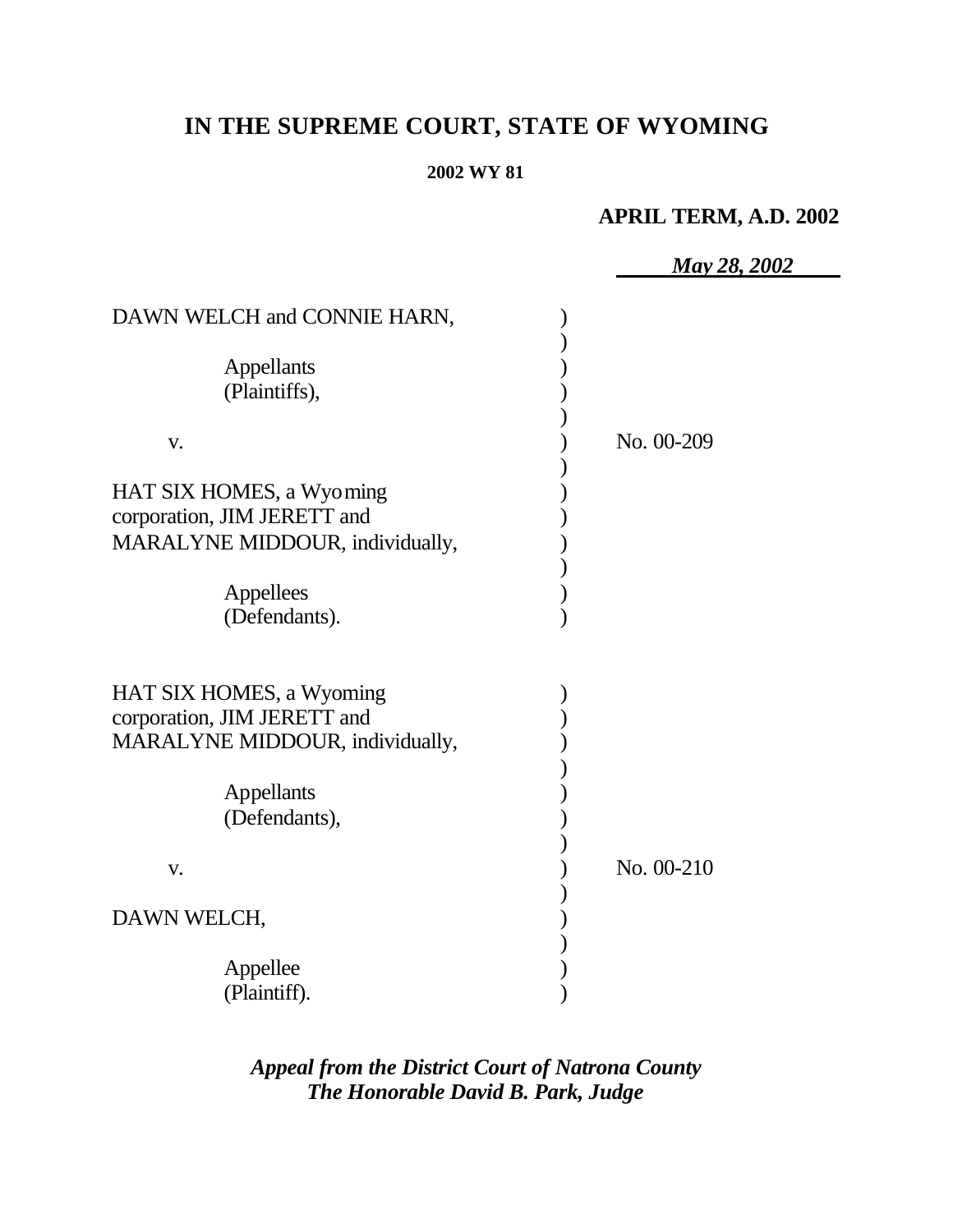### *Representing Dawn M. Welch and Connie Harn:*

Phillip T. Willoughby and Cameron S. Walker, Casper, Wyoming. Argument by Mr. Walker.

## *Representing Hat Six Homes, Inc., and James W. Jerrett and Maralyne S. Middour:*

Les Bowron and Frank Chapman of Beech Street Law Office, Casper, Wyoming. Argument by Mr. Chapman.

## **Before LEHMAN, C.J., and GOLDEN, HILL, KITE, and VOIGT, JJ.**

**NOTICE: This opinion is subject to formal revision before publication in Pacific Reporter Third. Readers are requested to notify the Clerk of the Supreme Court, Supreme Court Building, Cheyenne, Wyoming 82002, of any typographical or other formal errors so that correction may be made before final publication in the permanent volume.**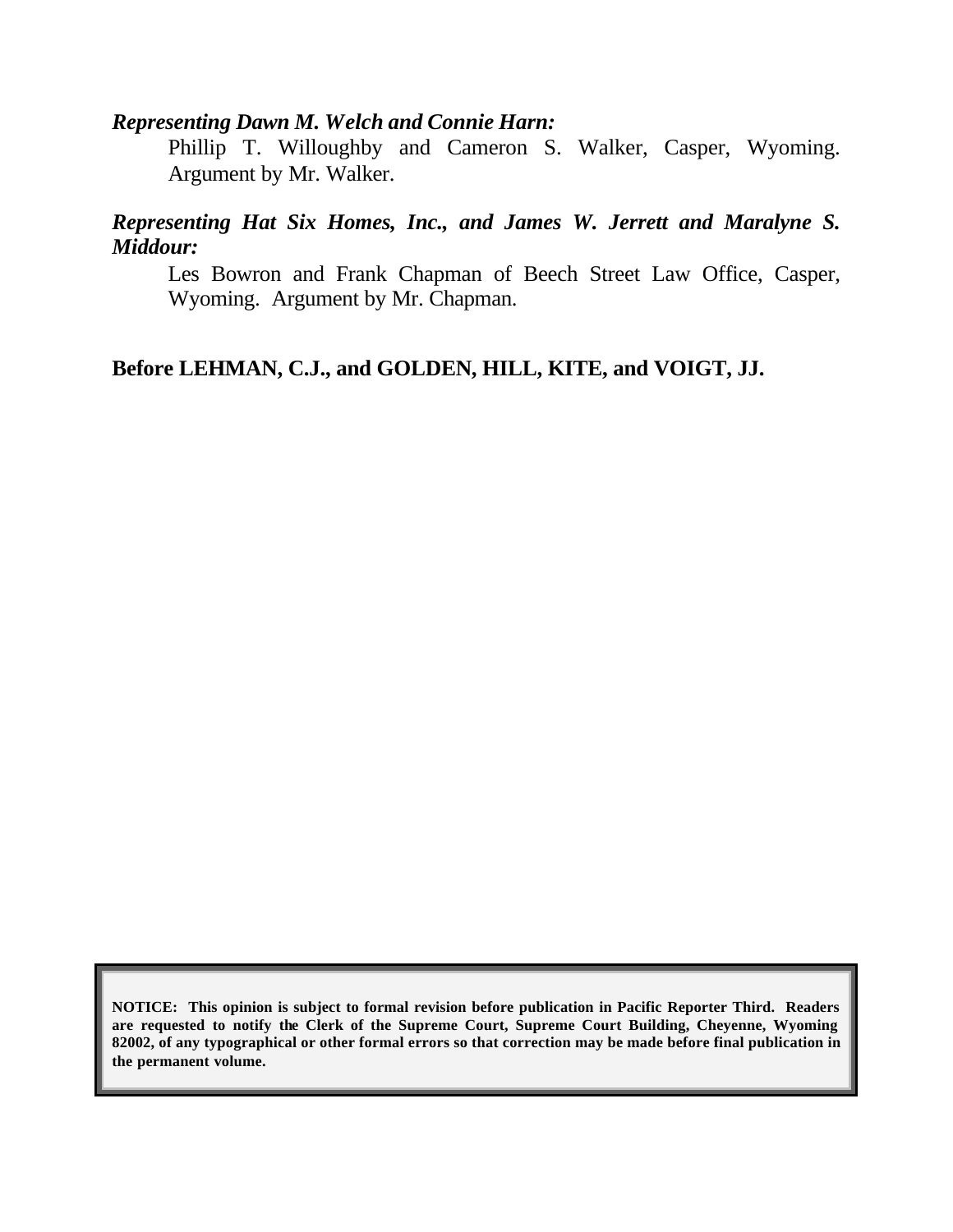#### **GOLDEN**, Justice.

[¶1] These two consolidated appeals arise from an award of attorney's fees and costs. In appeal number 00-209, Appellants Dawn Welch and Connie Harn appeal a court award of attorney's fees against them and their attorney. In appeal number 00-210, Appellants Hat Six Homes, Jim Jerett and Maralyne Middour appeal the amount of the attorney's fees awarded, complaining that the amount is insufficient. Finding the district court abused its discretion in awarding attorney's fees under the circumstances, we reverse. Appeal number 00-210 is dismissed as moot.

#### **ISSUES**

[¶2] In appeal number 00-209, Appellants Welch and Harn present the following issues:

1. Did the trial court err as a matter of law awarding attorney's fees and costs against Plaintiffs' counsel under Count One of Plaintiffs' Complaint, Sexual Discrimination, under 42 U.S.C.  $§2000(e)?$ 

2. Did the trial court abuse its discretion as a matter of public policy and under the facts of this case by awarding attorney's fees against the Plaintiffs under Count One of Plaintiffs' Complaint, Sexual Discrimination, under 42 U.S.C. §2000(e) and its subsections?

3. The trial court erred as a matter of law deciding issues concerning 42 U.S.C. §2000(e) and its subsections without determining if Defendants were "prevailing parties" and that any such determination under the facts of this case would be contrary to law.

4. Did the trial court err as a matter of law imposing sanctions as a violation of W.R.C.P. Rule 11(b) against Plaintiffs and Plaintiffs' counsel as a result of pleading as Count One of their Complaint, Sexual Discrimination under 42 U.S.C. §2000(e) based on Plaintiffs' reasonable belief as to the number of employed persons of the Defendant?

5. Did the trial court err as a matter of law finding the Plaintiffs' claim of intentional infliction of emotional distress was pled in violation of W.R.C.P. Rule 11(b) because Plaintiffs had not sought treatment for distress and an award of attorney's fees was appropriate as a sanction?

6. Did the trial court err awarding Rule 11 sanctions against Plaintiffs if any counts of a multiple count complaint survived summary judgment and the surviving counts, prior to trial, were voluntarily dismissed by Plaintiffs?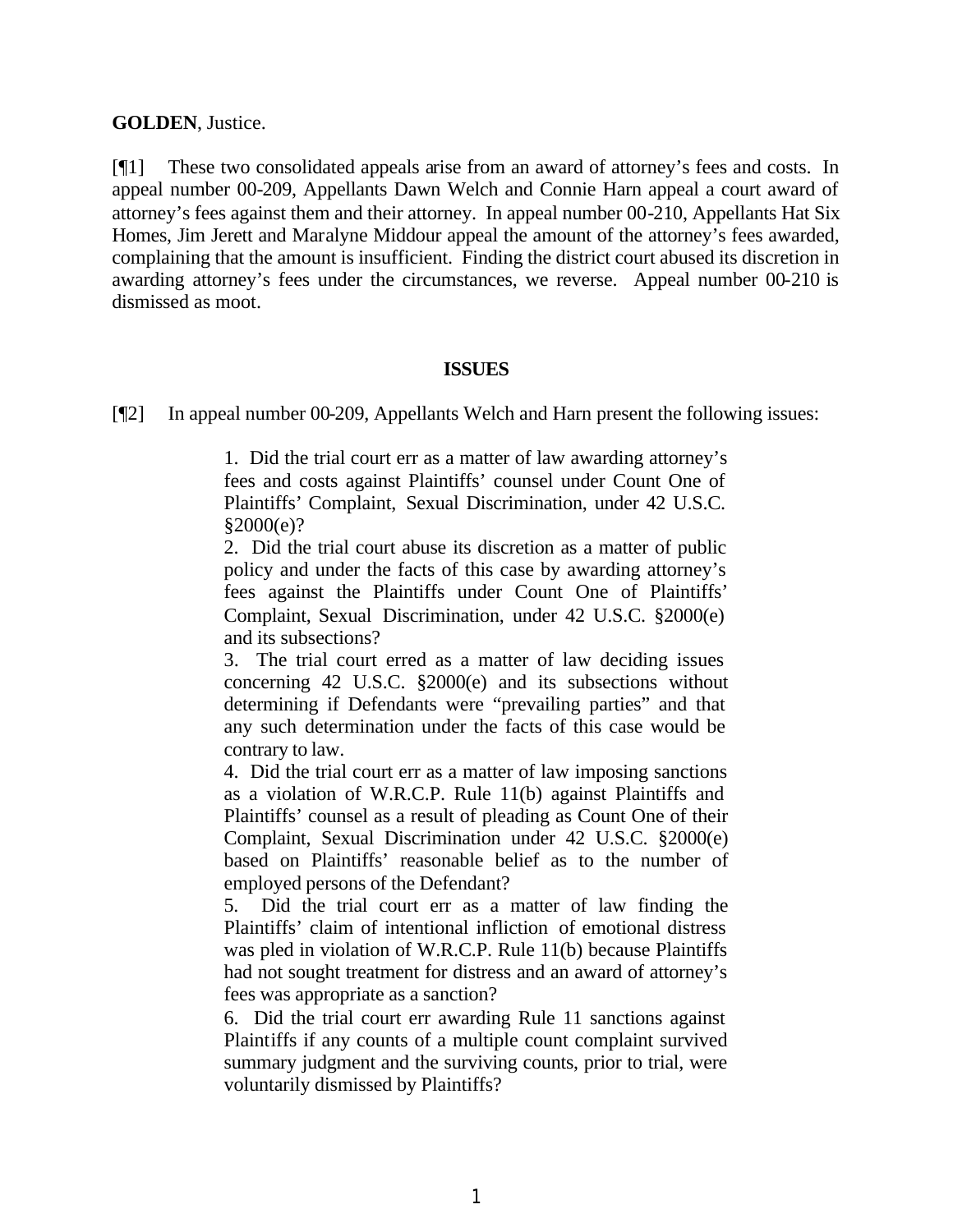Appellees rephrase the issues as:

1. May Plaintiffs raise for the first time on appeal the issue of possible error by the District Court regarding the District Court's award of attorney's fees and costs under Title VII against Plaintiffs' counsel? 2. Did the District Court commit reversible error by finding that Defendants were the prevailing parties? 3. Did the District Court commit reversible error in its award to Defendants of part of their attorney's fees and costs as a sanction under W.R.C.P. 11 as to Count I? 4. Did the District Court commit reversible error in its award to Defendants of part of their attorney's fees and costs as a sanction under W.R.C.P. 11 as to Count V? 5. Did the District Court commit reversible error in awarding attorney's fees and costs under Rule 11 in light of Plaintiffs' voluntary dismissal of the rest of their baseless complaint?

[¶3] In appeal number 00-210, Appellants' single issue is: "Did the District Court commit reversible error by abusing it's [sic] discretion in denying Defendants a complete award of their attorney's fees under Title VII and a more appropriate sanction pursuant to W.R.C.P. 11?" Only Appellee Welch filed a brief in answer to Appellants and substantially agreed with the statement of the issue.

#### **FACTS**

[¶4] Dawn Welch and Connie Harn worked for Hat Six Homes. Jim Jerett and Maralyne Middour are officers and employees of Hat Six Homes. Among other complaints, Welch and Harn both alleged that Jerett was guilty of continuing instances of sexual harassment in the workplace. Welch filed an affidavit in the case below in which she alleged that, although she continuously protested against such conduct, Jerett would repeatedly put "his hands on the back of my neck, down the back of my shirt or sweater, up the back of my shirt or sweater, under my arms from behind, often times extending his hands to the front and touching my breasts." Based upon this conduct, Welch and Harn, through their attorney Phillip T. Willoughby, in December 1997 filed a multiple-count complaint against Hat Six Homes, Jerett and Middour (hereinafter collectively "Hat Six"), alleging various claims for relief.

[¶5] Of importance to the instant appeal are two particular counts of the complaint. One count alleged a violation of Title VII of the Civil Rights Act of 1964. Another count alleged intentional infliction of emotional distress. Hat Six moved for summary judgment on all counts. Although some counts survived the motion for summary judgment, in March 1999 summary judgment was granted to Hat Six on the above-described two counts.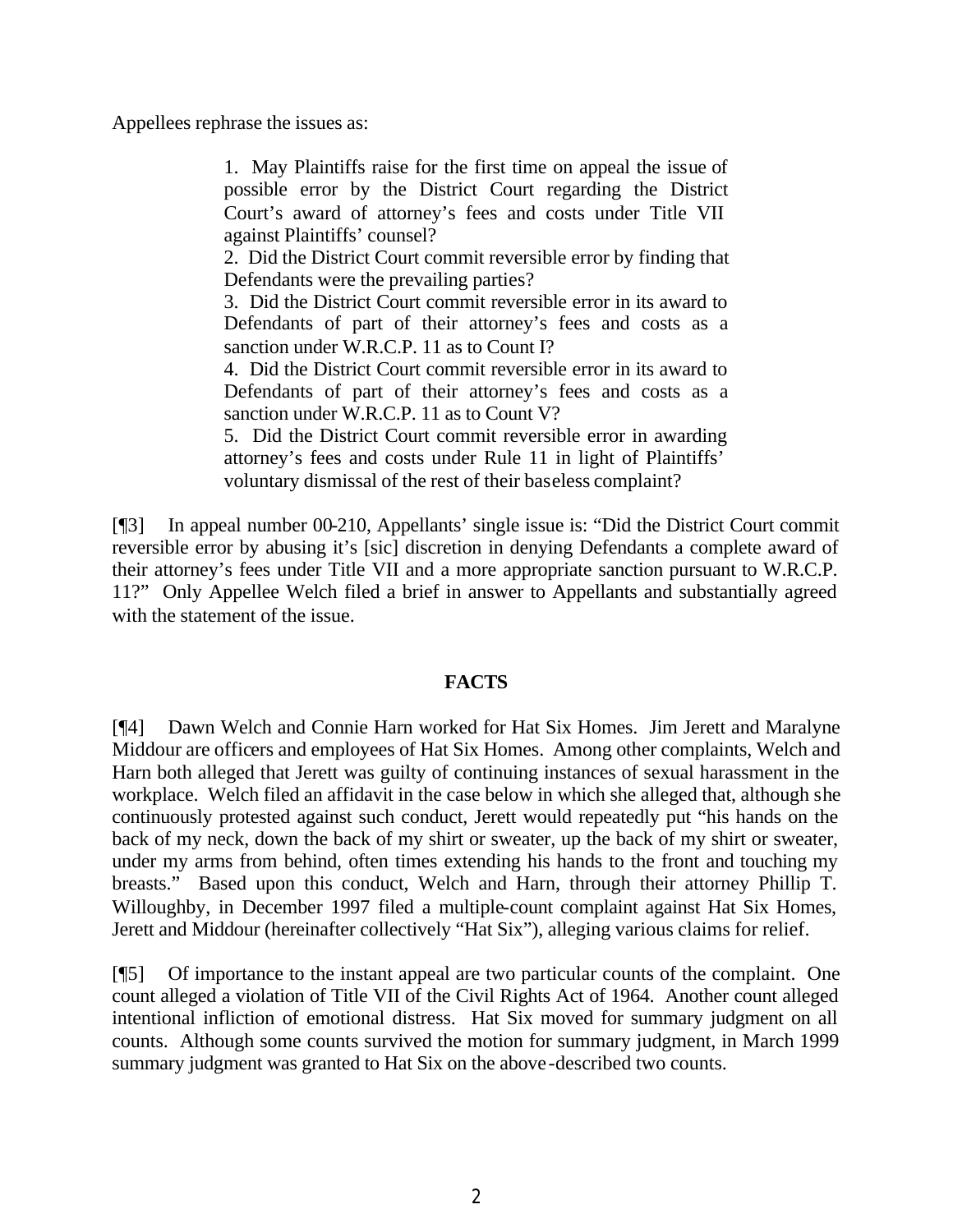[¶6] With regard to the alleged Title VII violation, Title VII only applies to employers who employ a minimum number of employees. Hat Six originally averred that Welch and Harn were independent contractors and not employees. In support of its motion for summary judgment, Hat Six submitted an affidavit stating that it never employed the requisite number of employees during the applicable time period. At the hearing on the motion for summary judgment, Welch and Harn conceded that Hat Six did not have the requisite number of employees during the applicable time period, and summary judgment was entered against them on Title VII on this ground. With regard to the claim for intentional infliction of emotional distress, the district court granted summary judgment on the grounds that the alleged conduct was not outrageous enough to be actionable and that any alleged distress suffered was not sufficiently severe.<sup>1</sup>

[¶7] Welch and Harn have not appealed the grant of summary judgment on any count. Ultimately, Welch and Harn determined that they did not wish to continue with the litigation and moved for a voluntary dismissal. A voluntary dismissal with prejudice was granted in December 1999, with the court specifically reserving the issue of the grant of attorney's fees and costs.

[¶8] In February 2000, Hat Six moved for attorney's fees and costs pursuant to provisions in Title VII and separately moved for sanctions pursuant to W.R.C.P. 11. For the count alleging a violation of Title VII, the district court awarded a total of \$1,000. The district court awarded the amount both as attorney's fees under Title VII and also as a sanction under Rule 11. Pursuant to Rule 11, the district court made the amount payable by Welch and Harn and by their attorney, Willoughby. The court specifically found that the suit was meritless because Hat Six did not employ the requisite number of employees and that Willoughby failed to make a reasonable inquiry into the number of employees before filing the complaint.

[¶9] The district court also awarded \$500 as sanctions pursuant to Rule 11 for the count for intentional infliction of emotional distress. Neither plaintiff had sought treatment for severe emotional distress in this case. The district court considered seeking treatment for severe distress to be a prerequisite to filing a claim for intentional infliction of emotional distress and reasoned that Willoughby should have known he could not meet this prerequisite and should not have filed the claim. Welch and Harn timely appealed the award of attorney's fees, $2$  and Hat Six timely appealed the amount awarded.

<sup>&</sup>lt;sup>1</sup> Although the issue is not before us, we recently addressed the proper analysis of intentional infliction of emotional distress claims in the context of summary judgments in *Bevan v. Fix*, 2002 WY 43, 42 P.2d 1013

<sup>(</sup>Wyo. 2002).<br><sup>2</sup> The district court also awarded costs against appellants pursuant to W.R.C.P. 54(d)(1). The award of costs was not raised as an issue in appellants' brief so is not subject to this appeal.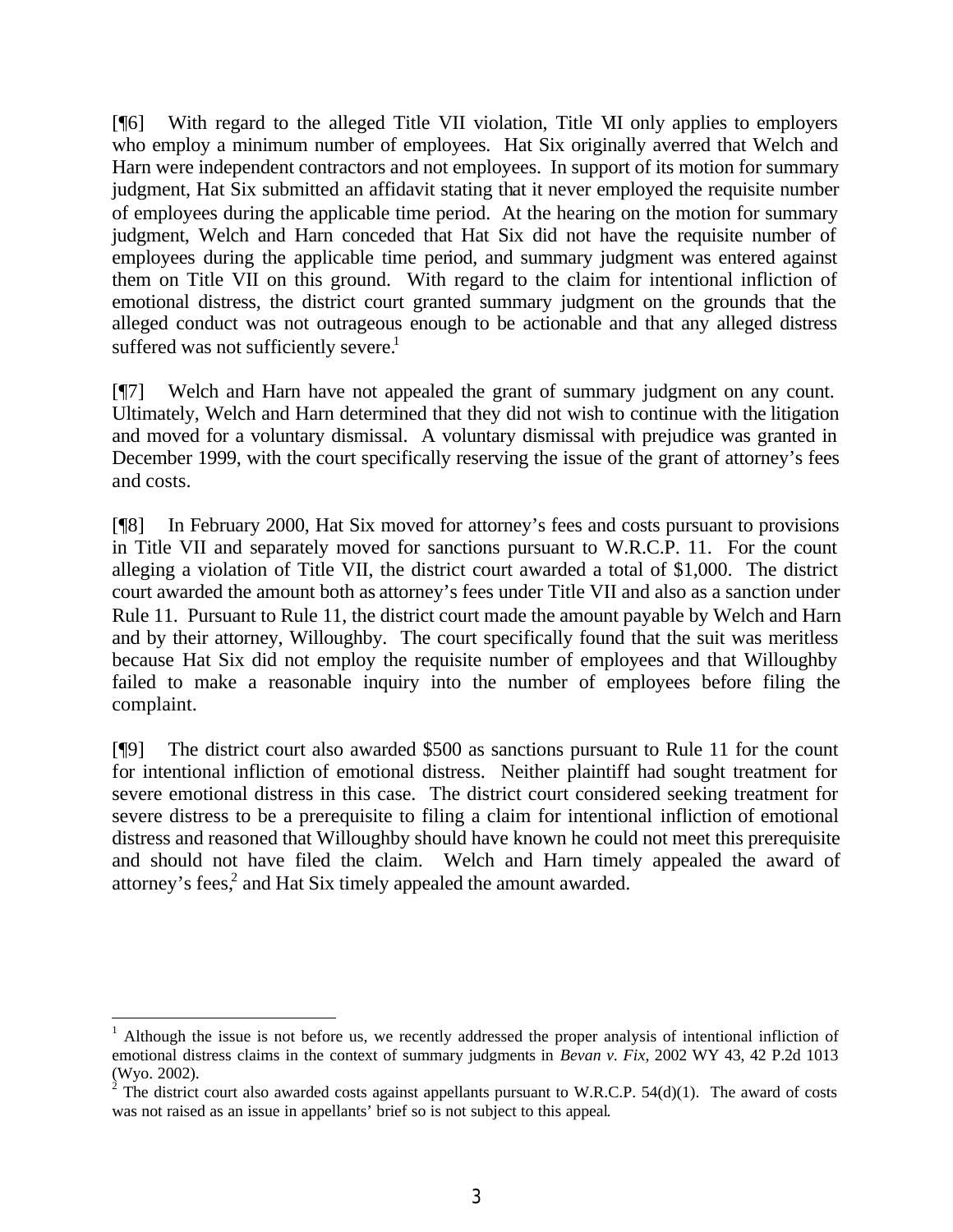#### **STANDARD OF REVIEW**

[¶10] We apply an abuse of discretion standard in reviewing an award of sanctions. *Bender v. Phillips*, 8 P.3d 1074, 1077 (Wyo. 2000) (citing *Meyer v. Mulligan*, 889 P.2d 509, 517 (Wyo. 1995)). We also review the grant of attorney's fees under Title VII under an abuse of discretion standard. *Metz v. Merrill Lynch, Pierce, Fenner & Smith*, 39 F.3d 1482 (10th Cir. 1994) ("We will not reverse a district court's award of fees to a prevailing party unless the award represents an abuse of discretion."); *see also Homeward Bound, Inc. v. Hissom Memorial Ctr.,* 963 F.2d 1352, 1355 (10th Cir. 1992); *Reazin v. Blue Cross & Blue Shield of Kansas, Inc.,* 899 F.2d 951, 980 (10th Cir.), *cert. denied,* 497 U.S. 1005 (1990).

#### **DISCUSSION**

[¶11] As their initial issue, Appellants Welch and Harn question the propriety of the award of attorney's fees against their attorney, Willoughby. The specific issue of the award of attorney's fees against Willoughby, however, is not properly before this Court. As this appeal is presented to this Court, it is abundantly clear that the only appealing parties are Welch and Harn. The notice of appeal in this case clearly designates the appellants as Welch and Harn and appeals the "Order Awarding Attorney's Fees and Costs," an order which applies to them. The notice gives no indication that Willoughby is appealing. In fact, the language of the briefs makes it clear that Willoughby is not appealing; rather, only Welch and Harn are appealing. The appellants' brief is specifically submitted in the names of Welch and Harn. Further, the answer brief for the cross-appeal is in the name of Welch only and refers to the appellants' brief in appeal number 00-209 as the "Welch-Harn" brief.

[¶12] The problem this creates is that Welch and Harn, the appellants in appeal number 00- 209, do not have standing to appeal an award of attorney's fees against Willoughby. Clients do not have standing to appeal the award of attorney's fees against their attorney. *Laurino v. Tate*, 220 F.3d 1213, 1218 (10<sup>th</sup> Cir. 2000); *Cabrera v. City of Huntington Park*, 159 F.3d 374, 382 ( $9<sup>th</sup>$  Cir. 1998). Clients simply do not possess the requisite interest, pecuniary or otherwise, to support standing. *Estate of Bishop v. Bechtel Power Corp.*, 905 F.2d 1272, 1276 ( $9<sup>th</sup>$  Cir. 1990) ("Because a party can hardly be expected to shoulder the financial burden of sanctions entered against its attorney, it lacks the requisite interest for standing to appeal.")

 $\lceil \cdot \rceil$  13] It is the attorney's interest that is at stake, and it is the attorney that should bring the appeal in his own name. An appeal is begun by the filing of a notice of appeal. W.R.A.P.  $2.07(a)(1)$  states that the party or parties taking the appeal must be specified in the notice of appeal. Thus, if an attorney wishes to appeal the award of sanctions against him, the attorney must file a notice of appeal in his own name. Willoughby never filed a notice of appeal in his name. W.R.A.P. 1.03 states "[t]he timely filing of a notice of appeal, which complies with Rule 2.07(a), is jurisdictional." Simply put, because Willoughby never appealed the award of sanctions against him, this Court lacks jurisdiction to hear and decide the issue.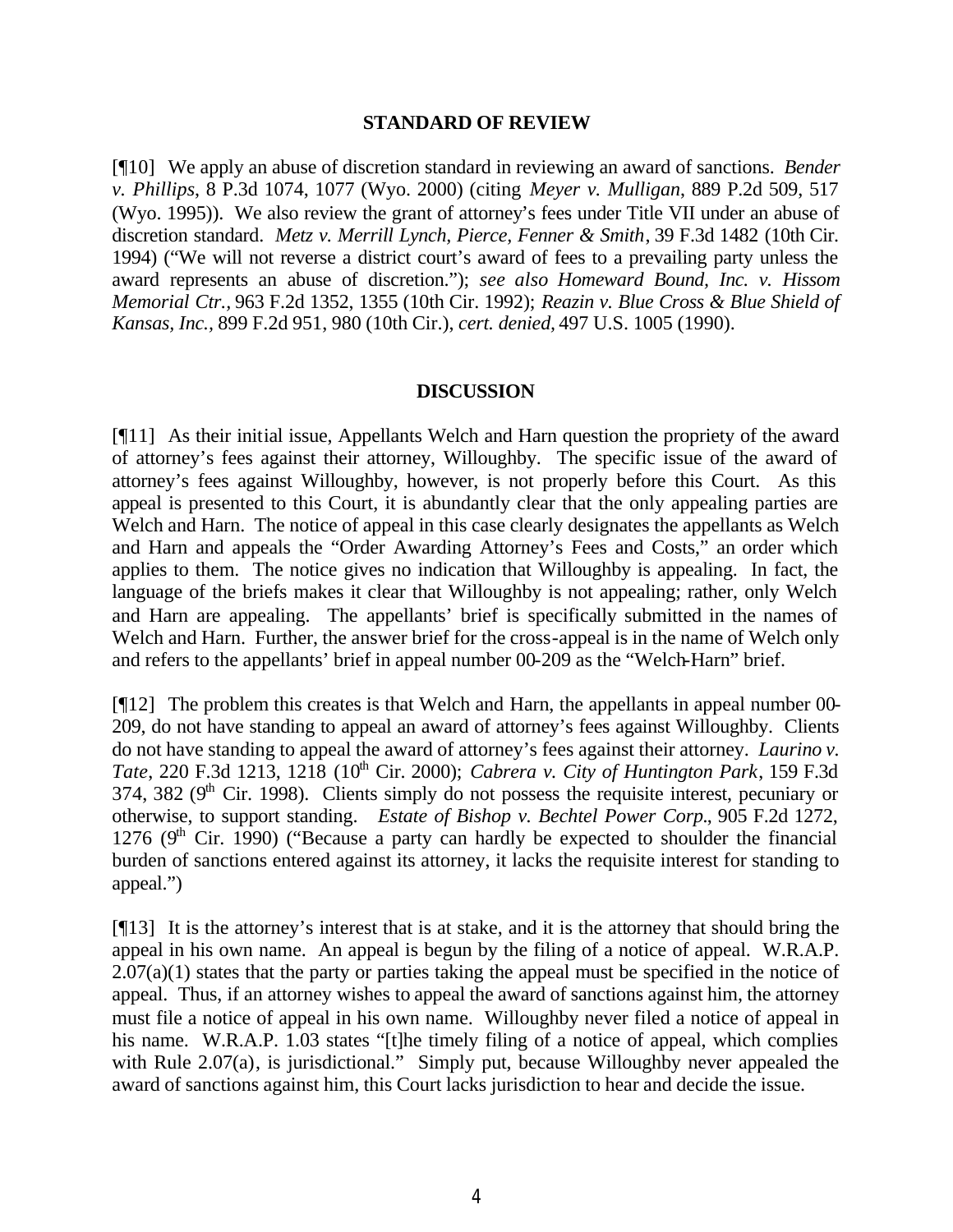[¶14] In the recent appeal involving the award of sanctions against an attorney, *Caldwell v. Cummings*, 2001 WY 106, 33 P.3d 1138 (Wyo. 2001), this Court, on its own motion, substituted appellants. Originally, the client, who we recognized as having no appealable interest, brought the appeal. This Court decided that it was appropriate to substitute appellants in *Caldwell* because the appeal was from an order imposing sanctions against the attorney only. *Id.* at n.1. Because the award was against the attorney only, it was obvious that the attorney was the only person who could bring the appeal. Thus, it was objectively clear that the attorney intended to take the appeal. *See Laurino*, 220 F.3d at 1218 ("The notice of appeal here specifically purports to appeal, among other things, from an order ... that only concerns the sanctions entered against [the attorney]. Designation of this order provides sufficient evidence, by implication, of [the attorney's] intention to take an appeal from the order of sanctions." (emphasis in original)).

[¶15] In *Caldwell*, then, because it was objectively apparent from the face of the notice of appeal that the attorney was the proper party to the appeal, we allowed the appeal to be maintained in the name of the attorney. This appeal does not invoke the same leniency. Here, it is obvious that Willoughby did not intend to appeal. As the United States Supreme Court stated in *Torres v. Oakland Scavenger Co.*, 487 U.S. 312, 315-16, 108 S. Ct. 2405, 2408, 101 L. Ed. 2d 285 (1988), "[p]ermitting imperfect but substantial compliance with a technical requirement is not the same as waiving the requirement altogether as a jurisdictional threshold." In *Torres*, the Court made it clear that the party taking the appeal must be identifiable from the notice of appeal in order to invoke the appellate court's jurisdiction. As the Court reasoned:

> [p]ermitting courts to exercise jurisdiction over unnamed parties after the time for filing a notice of appeal has passed is equivalent to permitting courts to extend the time for filing a notice of appeal. Because the Rules do not grant courts the latter power, we hold that the Rules likewise withhold the former.

*Id.* at 315, 108 S. Ct. at 2408.

[¶16] Looking at the notice of appeal in this action, there is no way of telling that Willoughby intended to take an appeal from the order of sanctions as it applied to him. In fact, the notice and the briefs filed in this action clearly evidence that Willoughby never intended to be, and in fact is not, a party to this appeal. Willoughby has not invoked the jurisdiction of this Court. Having no jurisdiction over Willoughby, we have no jurisdiction over matters that concern only Willoughby, and we thus decline to address the first issue.

[¶17] Although we have determined that we lack jurisdiction to review the order as it relates to awarding attorney's fees against Willoughby, this determination does not end the discussion. The order appealed from awards sanctions against both the appellants and Willoughby. The general rule is that a non-appealing party will not benefit from a judgment in favor of an appealing party. 5 C.J.S. *Appeal and Error* § 930 (1993). There is an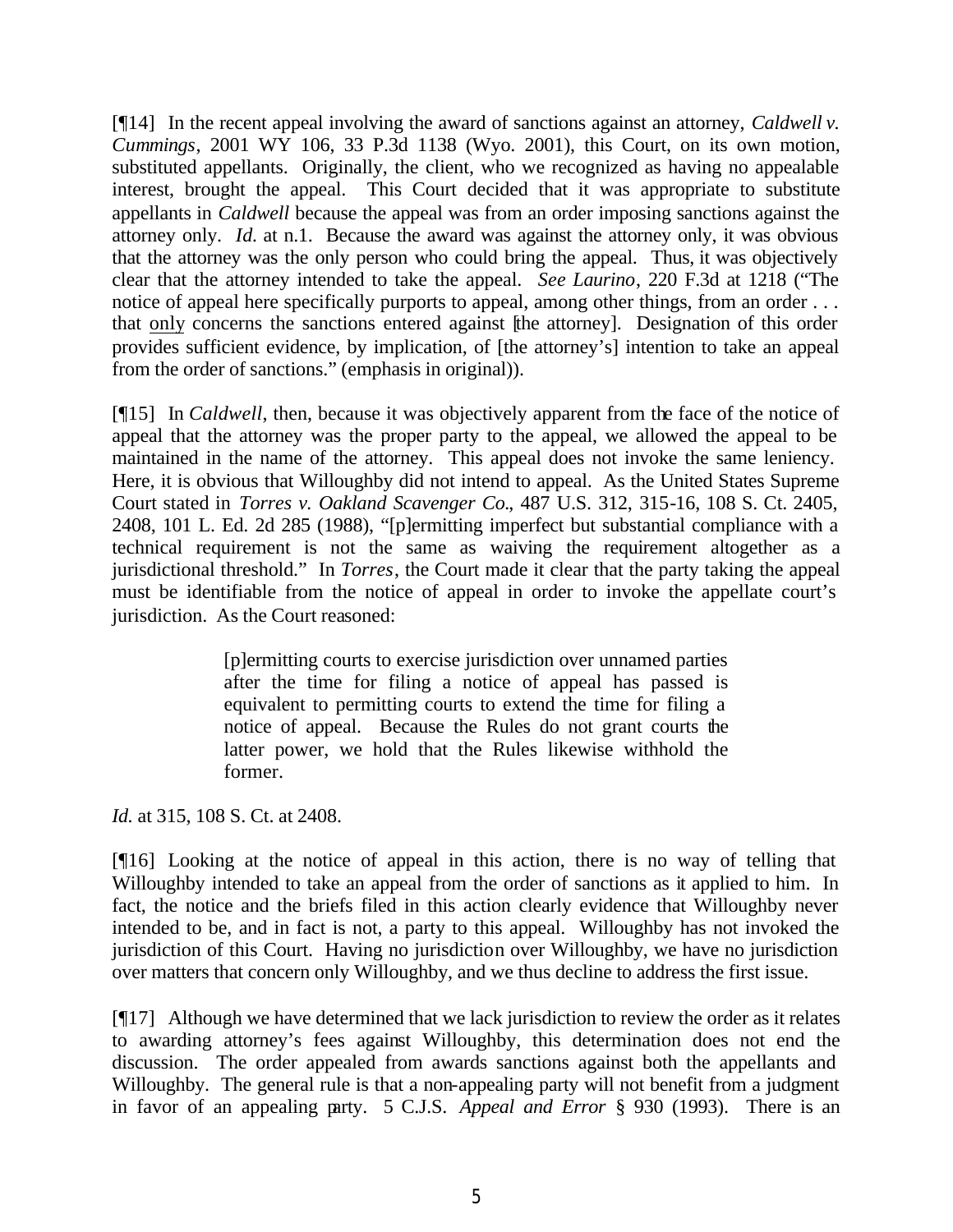exception, however, where the rights and interests of the parties are so intermingled and interdependent that reversal in favor of only one party would not affect a just result as to both the appealing and the nonappealing parties. *See e.g. Swinney v. Mosher*, 830 S.W. 2d 187, 197 (Tex. App. 1992) (general rule does not apply "where the respective rights of the appealing and nonappealing parties are so interwoven and dependent on each other as to require a reversal of the entire judgment"). Because the attorney's fees are payable by both appellants and Willoughby, and because Hat Six is appealing the amount awarded, Willoughby's interests will be prejudiced if he is not granted the benefit of this reversal. We therefore will hold that the results of these appeals apply equally to Willoughby.

#### *Rule 11 of the Wyoming Rules of Civil Procedure*

[¶18] While we have great doubt regarding the reasoning employed by the district court in the granting of sanctions pursuant to Rule 11, we need not reach the merits of the discussion because Hat Six failed to follow the procedure required to bring an appropriate motion for Rule 11 sanctions. Hat Six did not file its motion for sanctions pursuant to Rule 11 until after the case had been dismissed. Such a motion runs contrary to the letter and the spirit of Rule 11. Rule 11 states, in pertinent part:

> Rule 11. Signing of pleadings, motions, and other papers; representations to court; sanctions.

> (a) *Signature*. --Every pleading, written motion, and other paper shall be signed by at least one attorney of record in the attorney's individual name, or, if the party is not represented by an attorney, shall be signed by the party. Each paper shall state the signer's address and telephone number, if any. Except when otherwise specifically provided by rule or statute, pleadings need not be verified or accompanied by affidavit. An unsigned paper shall be stricken unless omission of the signature is corrected promptly after being called to the attention of the attorney or party.

> (b) *Representations to court*. --By presenting to the court (whether by signing, filing, submitting, or later advocating) a pleading, written motion, or other paper, an attorney or unrepresented party is certifying that to the best of the person's knowledge, information, and belief, formed after an inquiry reasonable under the circumstances:

> (1) It is not being presented for any improper purpose, such as to harass or to cause unnecessary delay or needless increase in the cost of litigation;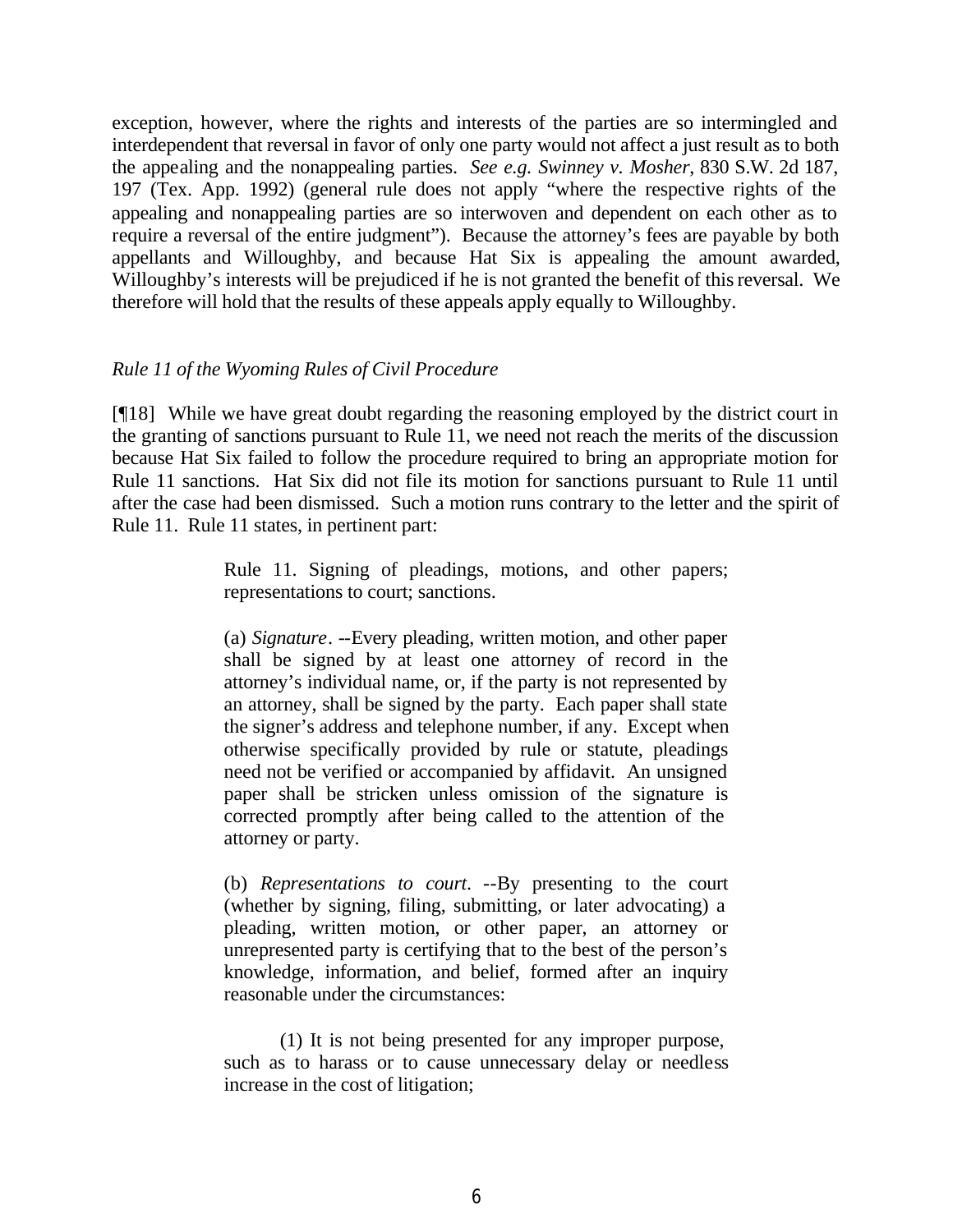(2) The claims, defenses, and other legal contentions therein are warranted by existing law or by a nonfrivolous argument for the extension, modification, or reversal of existing law or the establishment of new law;

(3) The allegations and other factual contentions have evidentiary support or, if specifically so identified, are likely to have evidentiary support after a reasonable opportunity for further investigation or discovery; and

(4) The denials of factual contentions are warranted on the evidence or, if specifically so identified, are reasonably based on a lack of information or belief.

(c) *Sanctions*. --If, after notice and a reasonable opportunity to respond, the court determines that subdivision (b) has been violated, the court may, subject to the conditions stated below, impose an appropriate sanction upon the attorneys, law firms, or parties that have violated subdivision (b) or are responsible for the violation.

(1) How Initiated.

(A) By motion. --A motion for sanctions under this rule shall be made separately from other motions or requests and shall describe the specific conduct alleged to violate subdivision (b). It shall be served as provided in Rule 5, but shall not be filed with or presented to the court unless, within 21 days after service of the motion (or such other period as the court may prescribe), the challenged paper, claim, defense, contention, allegation, or denial is not withdrawn or appropriately corrected. If warranted, the court may award to the party prevailing on the motion the reasonable expenses and attorney's fees incurred in presenting or opposing the motion. Absent exceptional circumstances, a law firm shall be held jointly responsible for violations committed by its partners, associates, and employees.

(B) On court's initiative. --On its own initiative, the court may enter an order describing the specific conduct that appears to violate subdivision (b) and directing an attorney, law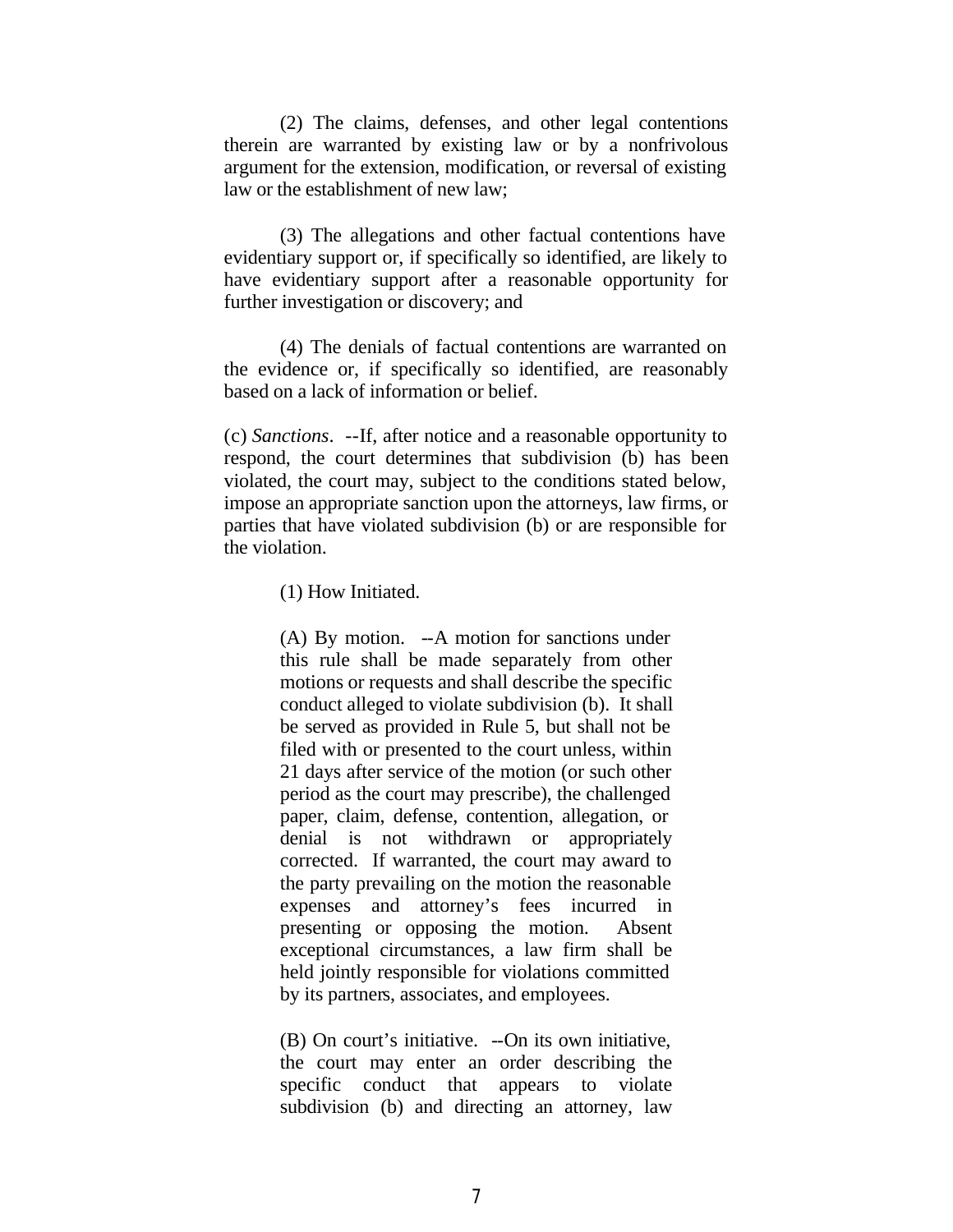firm, or party to show cause why it has not violated subdivision (b) with respect thereto.

(2) Nature of sanction; limitations. --A sanction imposed for violation of this rule shall be limited to what is sufficient to deter repetition of such conduct or comparable conduct by others similarly situated. Subject to the limitations in subparagraphs (A) and (B), the sanction may consist of, or include, directives of a nonmonetary nature, an order to pay a penalty into court, or, if imposed on motion and warranted for effective deterrence, an order directing payment to the movant of some or all of the reasonable attorney's fees and other expenses incurred as a direct result of the violation.

[¶19] Rule 11 sanctions are not to be cavalierly threatened or imposed. We recently discussed the procedural requirements of Rule 11 in *Caldwell*. *Caldwell* presented a similar procedural background: a motion for sanctions was filed after the case was resolved. We vacated the order awarding sanctions under Rule 11 because the strict procedural requirements of Rule 11 were not followed. 2001 WY 106, ¶12, 33 P.3d 1138, ¶12. As we emphasized in *Caldwell*, Rule 11 contains a "safe harbor" provision by which counsel provides a warning to opposing counsel through the service of a motion for sanctions upon opposing counsel only. *Id.* at ¶10. This motion is not to be filed with the court until at least twenty-one days after its service, in order to give opposing counsel an opportunity to correct or withdraw any allegedly sanctionable paper. Obviously, opposing counsel has no opportunity to correct or withdraw the allegedly offending paper if a motion for sanctions is served after the case is ended. Here, the motion for Rule 11 sanctions was filed directly with the district court after the case was settled. Such a motion should not be entertained. The award of sanctions pursuant to Rule 11 is vacated.

#### *Title VII*

[¶20] The district court also awarded attorney's fees pursuant to § 706(k) of Title VII.<sup>3</sup> A fairly stringent standard is applied to the award of attorney's fees to a prevailing defendant in a Title VII case. A prevailing defendant in a Title VII action is entitled to attorney's fees only in the very limited circumstance where "a court finds that [plaintiff's] claim was frivolous, unreasonable, or groundless, or that the plaintiff continued to litigate after it clearly became so." *Christiansburg Garment Co. v. EEOC*, 434 U.S. 412, 422, 98 S. Ct. 694, 701,

 $3$  (k) Attorney's fee; liability of Commission and United States for costs.

In any action or proceeding under this subchapter the court, in its discretion, may allow the prevailing party, other than the Commission or the United States, a reasonable attorney's fee (including expert fees) as part of the costs, and the Commission and the United States shall be liable for costs the same as a private person.

<sup>42</sup> U.S.C. § 2000e-5(k) (1994).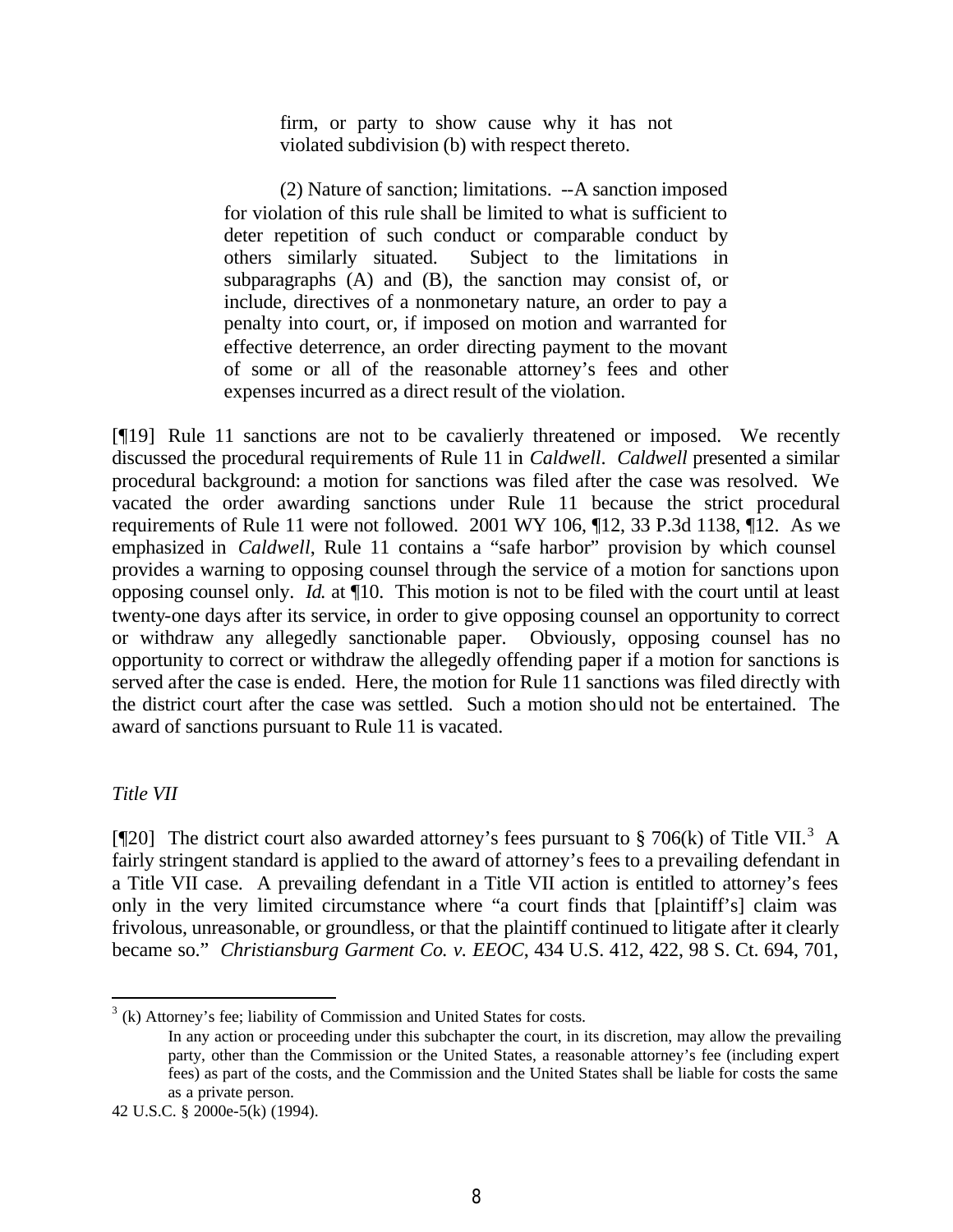54 L. Ed. 2d 648 (1978). Attorney's fees cannot be awarded against a plaintiff simply because the plaintiff lost the case. The Supreme Court specifically cautioned that courts must:

> resist the understandable temptation to engage in *post hoc* reasoning by concluding that, because a plaintiff did not ultimately prevail, his action must have been unreasonable or without foundation. This kind of hindsight logic could discourage all but the most airtight claims, for seldom can a prospective plaintiff be sure of ultimate success.

*Id.* at 421-22, 98 S. Ct. at 700.

[¶21] Strong policy considerations support restricting the award of attorney's fees to prevailing defendants in Title VII cases. Legislative policy encourages the vindication of civil rights through private litigation. *Id.* at 418, 98 S. Ct. at 699 ("the plaintiff is the chosen instrument of Congress to vindicate 'a policy that Congress considered of the highest priority'" (quoting *Newman v. Piggie Park Enterprises*, 390 U.S. 400, 402 (1968))). Thus, limiting the award of attorney's fees to prevailing defendants under Title VII is appropriate and necessary in order to protect and encourage plaintiffs to file meritorious claims, especially plaintiffs of limited means.

[¶22] Applying this law and these policy considerations to the instant appeal, we find that it was an abuse of discretion to award attorney's fees to Hat Six. While the parties raise the issue whether or not Hat Six was a prevailing party for purposes of 42 U.S.C. 2000e-5(k), we need not determine this issue because the suit clearly was not frivolous. Hat Six denied that Welch and Harn were employees, claiming instead that they were independent contractors. Thus, Hat Six presented a question of fact as to the status of anyone working for it. Affidavits from Welch and Willoughby state that, as of the time the complaint was filed, they thought that Hat Six employed the requisite number of employees. Grounds existed to file the complaint and start the formal discovery process. That discovery did not ultimately confirm Hat Six employed the requisite number of people does not make the filing of the complaint frivolous or groundless. Strong allegations of sexual harassment formed the foundation for the complaint and every count therein, and there was never a ruling on these allegations. Under these circumstances, Hat Six is not entitled to recover any of its attorney's fees.

## **CONCLUSION**

[¶23] Rule 11 of the W.R.C.P. involves serious consequences and should not be lightly invoked. Rule 11 contains very specific procedural requirements that are mandatory. Hat Six did not follow the required procedure, and therefore Rule 11 sanctions should not have been imposed.